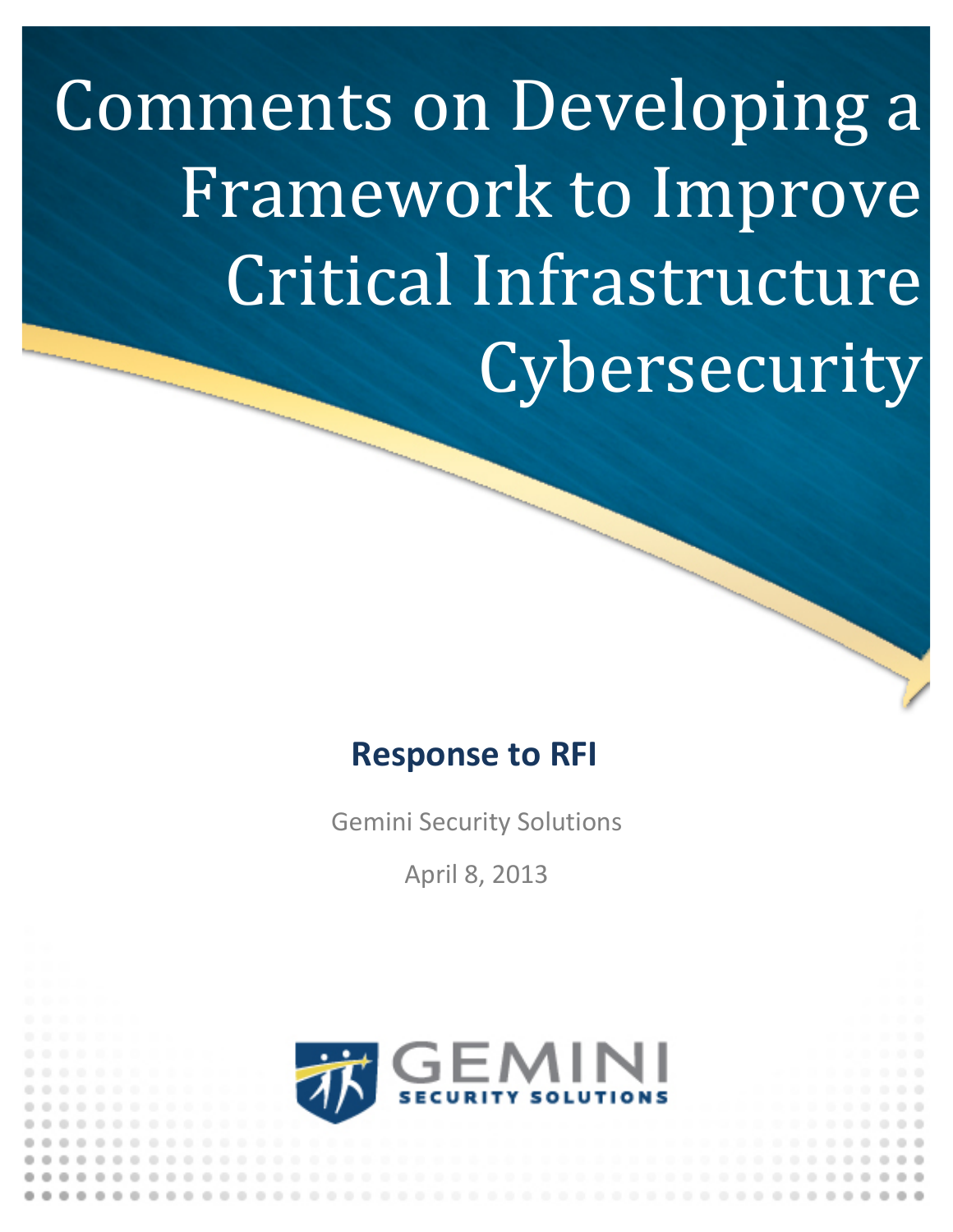# Table of Contents

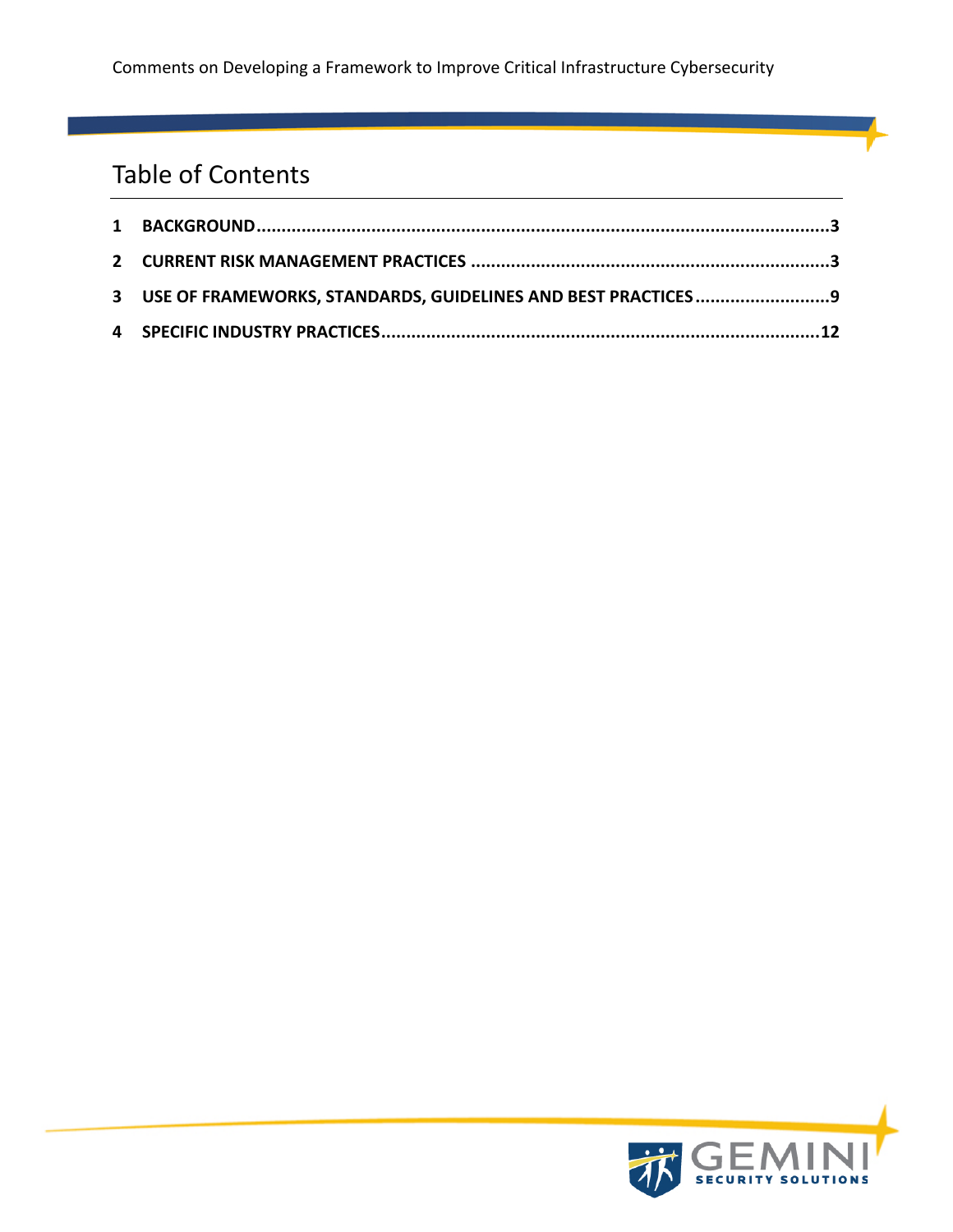# 1 Background

Gemini Security Solutions, Inc specializes in assisting companies in determining their business critical information and then helping those companies determine the best way to protect that data. We work with large companies and small companies - primarily in the healthcare industry. We help companies determine their risks and exposure to risk from sharing that critical information with business partners. As part of that work, we have assessed over 500 companies in multiple industries, very large companies, very small companies, highly regulated, and not regulated at all. We have seen and evaluated these companies' capabilities in information security and believe that our experiences can provide valuable input to this RFI.

### 1.1 About Gemini Security Solutions

Gemini's team of builders, breakers, and tinkerers brings a rich tapestry of experience through a diversity of skills, backgrounds, and passions. We serve as trusted advisors, providing expert assistance to those tasked with protecting some of the most valuable intellectual property in the world.

Our independent and impartial team moves at the speed of small business, but has big business experience. Our core customers are heavily regulated Fortune 500 organizations. By discovering critical patterns and illuminating their blind spots, our clients count on us to take the risk out of reducing risk.

geminisecurity.com 4451 Brookfield Corporate Dr. Suite 200 Chantilly, VA 20151 info@geminisecurity.com

# 2 Current Risk Management Practices

In addition to the questions asked by the RFI below, we also believe that an important question to ask and for the Framework to help answer is: "what exactly *is* critical infrastructure?" There are the obvious ones that can be assumed and have been explicitly pointed out by government agencies such as electricity, water, etc. Are other companies and industries also critical infrastructure? Is the ability to manufacture consumer products (soap, acetaminophen, ibuprofen, etc.) a critical capability? What about the research and

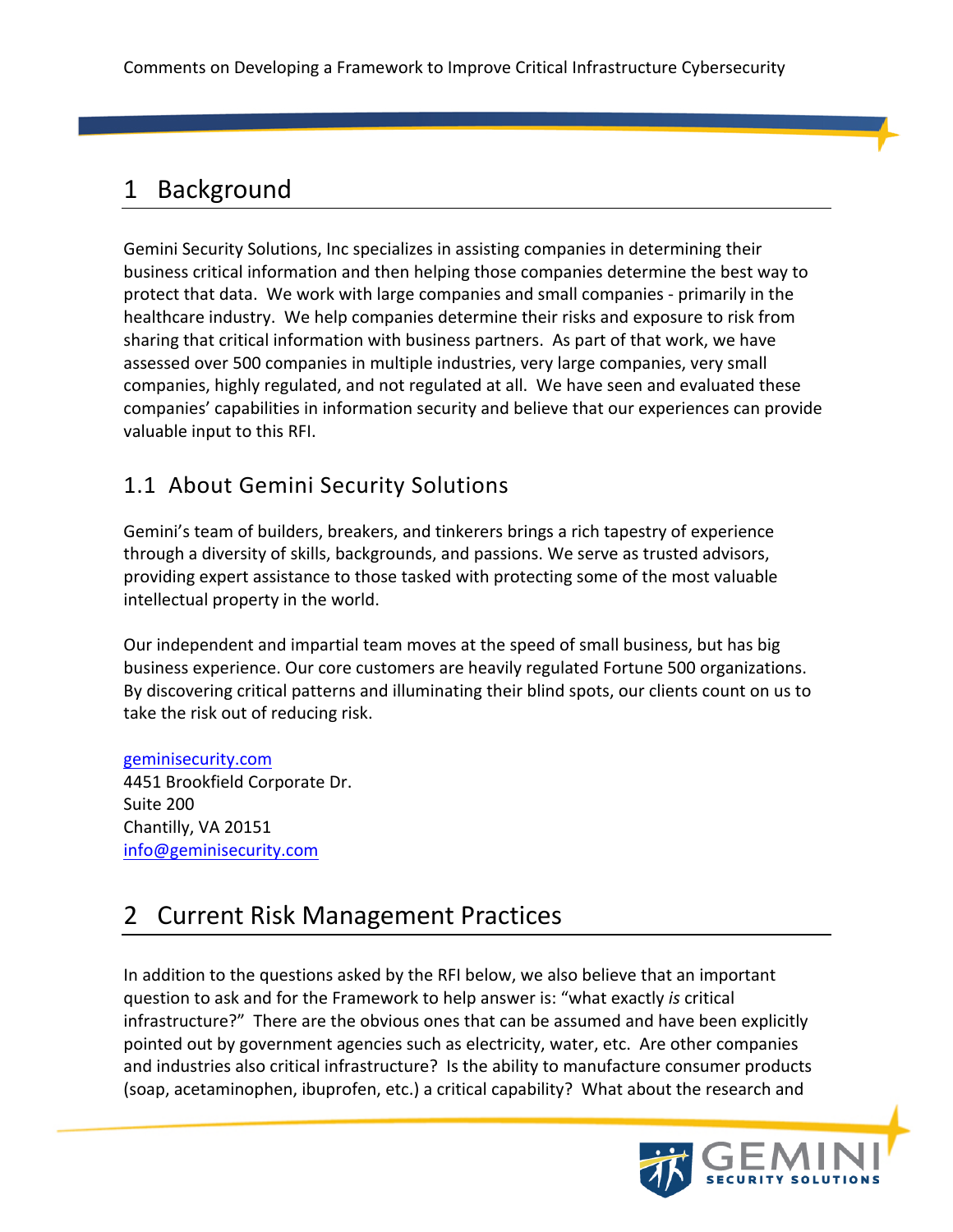quality departments of pharmaceutical companies? There is a strong argument for hospitals and doctors, and even pharmaceutical manufacturing to be part of critical infrastructure, but just because one part of a company is deemed critical, does that mean that all other parts are as well - just because they share an IT infrastructure?

Defining or assisting companies in defining what should be critical infrastructure should be one of the many focuses of the Framework. What exactly should we be protecting? In some case, especially smaller companies, it may not be obvious unless a customer tells them that they are dependent on the company's services or product.

## 2.1 What do organizations see as the greatest challenges in improving cybersecurity practices across critical infrastructure?

There are many challenges in improving cybersecurity practices across critical infrastructure.

Businesses generally see IT - and cybersecurity - as a cost center, which increases the overhead of business operations. In the highly regulated industries such as healthcare, pharmaceuticals, and financial services, cybersecurity is taken into account only so much as it protects the business from fines and fees. There are some businesses (generally on the smaller side) where the company owners actually care about the security of the information they are the custodians of.

Many, especially small, companies also lack sufficient knowledge to begin to contemplate cybersecurity risk management. They have enough on their plate coping with business risks. These small companies generally take their cybersecurity direction from their larger customers who are subject to regulations and agreements. As a result, their cybersecurity practices are just enough to make their customers happy - which doesn't necessarily make the company secure. The risks that apply to the customer do not necessarily apply to the smaller company.

In addition to the lack of knowledge, many companies also have a lack of resources for cybersecurity. Large companies have teams who are responsible for cybersecurity, whereas a small company may have one person on the IT team that "sort of" knows security. Not only is there a lack of human resources, but there is also a lack of monetary resources. Larger companies have a budget for cybersecurity, and the human resources to implement a framework. Smaller companies may not have access to those resources. Unless there is an enforcement of some type - that affects the business, not just the IT team - the business will usually not spend money on cybersecurity. Fees, fines, lawsuits, and customers have so far been the business drivers of cybersecurity - not because companies are convinced that improved security increases value.

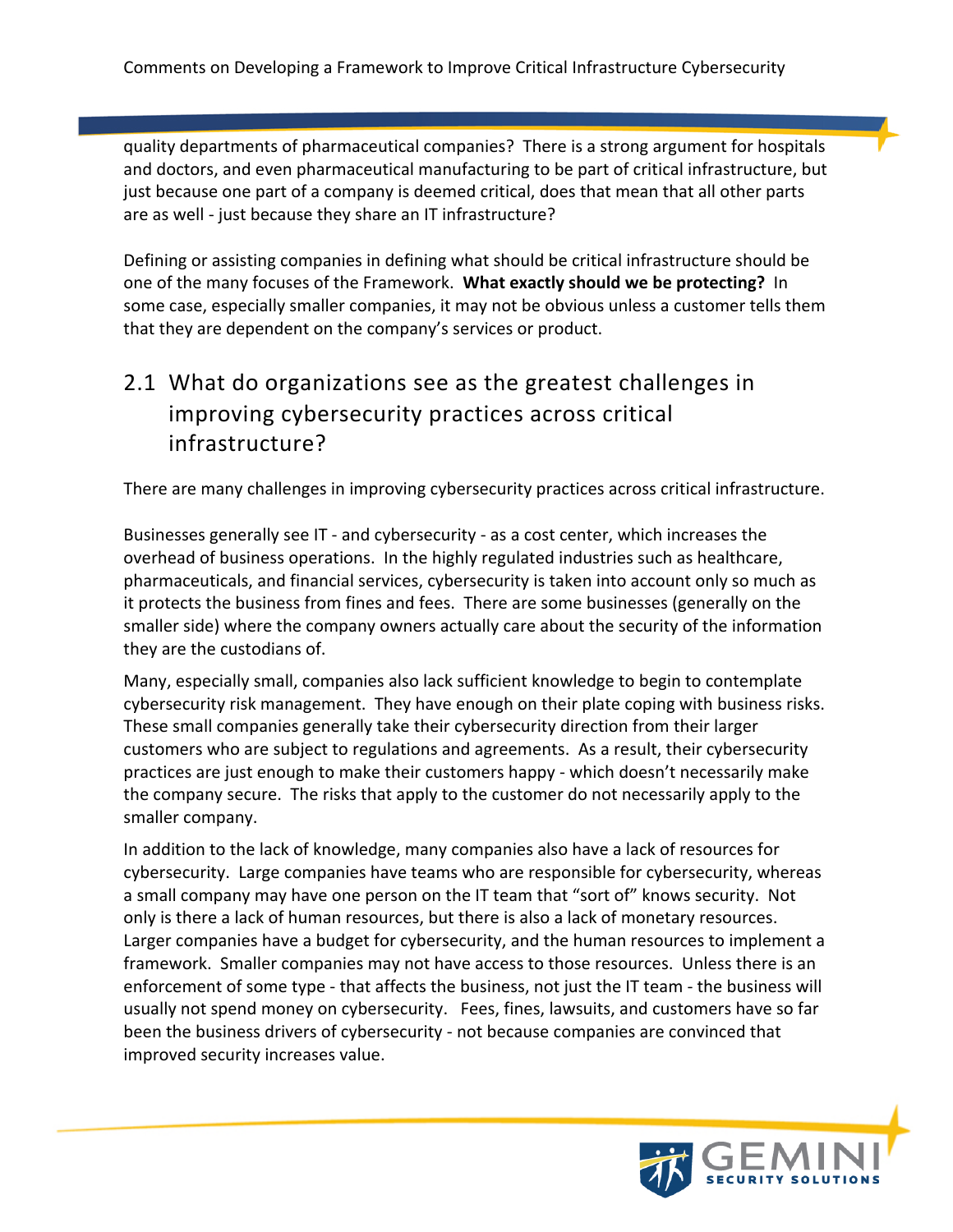# 2.2 What do organizations see as the greatest challenges in developing a cross-sector standards-based Framework for critical infrastructure?

There are many existing frameworks that can be useful. Trying to identify a single framework has issues as you move between sectors and countries. A company that is working internationally or in multiple sectors would welcome a single framework that would meet all of their customer's needs. This has not been the case for many organizations as each new customer has a different set of requirements - either from an existing standard or in-house developed criteria.

Threats and countermeasures lists also have problems - as the need to determine which items are relevant to an individual organization with all possibilities is overwhelming for an organization that is attempting to get started. People are unable to easily understand risk. Asking an organizational lead to determine the likelihood that an airliner will crash into their facility is unlikely to provide any valuable information. If instead guidance on expected possibilities was provided for each of the threats, an improved awareness of the threats could be realized. Creating a system that would allow ranges that could be updated based on changes in the world or current system attacks would provide the ability for companies to keep up with the ever-changing threat landscape.

Common problems with each of the frameworks are one or more of the following:

- Too difficult to start
- Gaps in the framework
- Frameworks that are too detailed
- Unknown level of effort (or known level of effort that is beyond resource levels)

With the unknown business information, supporters of risk management are unable to get the management buy-in that is required for a successful program. Providing guidance in a form that allows program support to get management buy-in and appropriate resources and budgets to protect the organization would help many organizations to get started on improving their security postures.

2.3 Describe your organization's policies and procedures governing risk generally and cybersecurity risk specifically. How does senior management communicate and oversee these policies and procedures?

No comment

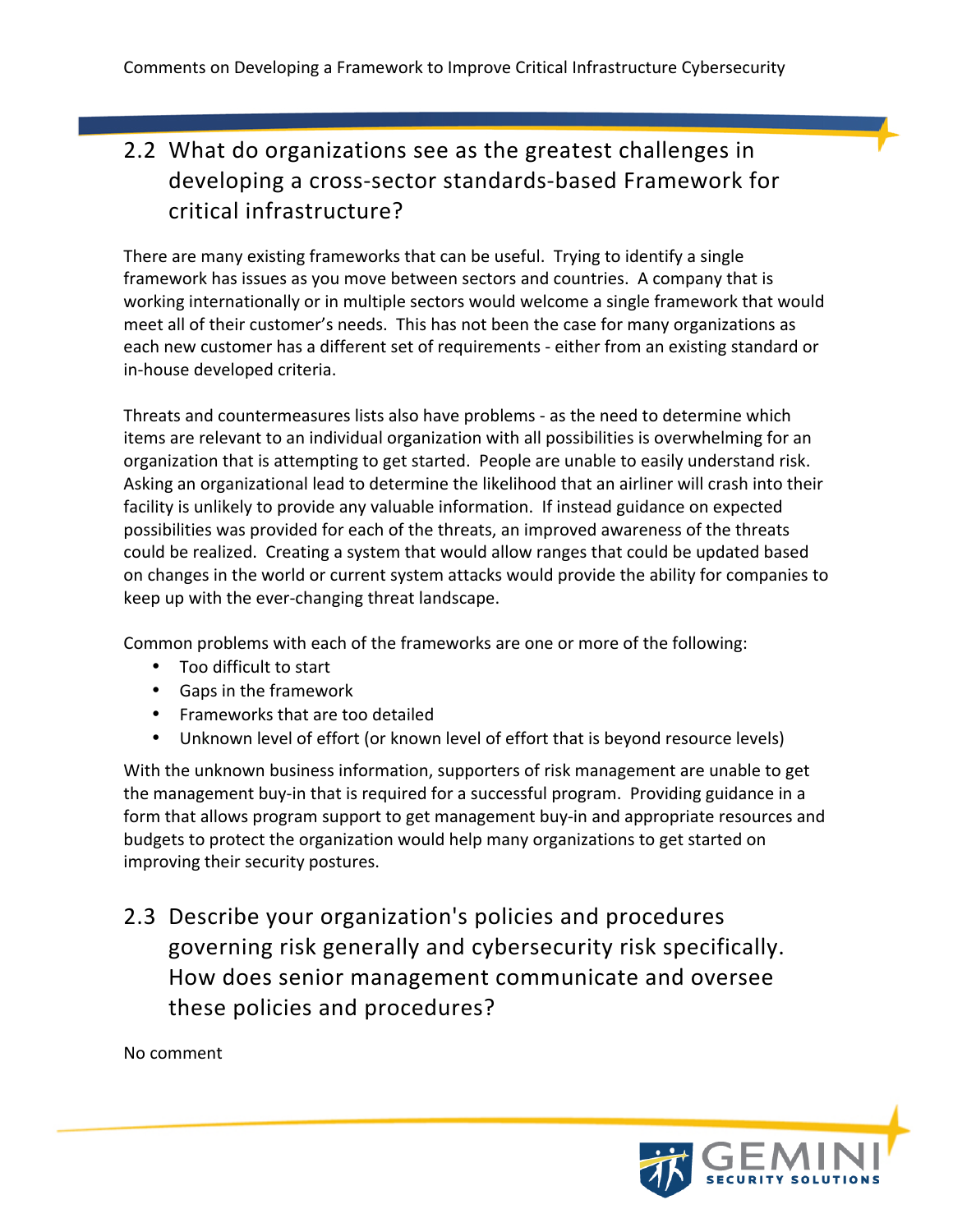# 2.4 Where do organizations locate their cybersecurity risk management program/office?

We've seen the cybersecurity risk management program located in multiple places within organizations. Most organizations we have evaluated locate their cybersecurity risk program under the IT group. Depending on the size of the company, it may be one "security" person on the IT team, or an entire group within the IT team. There may be some communication between the cybersecurity risk team and the business or enterprise risk management program, but we have not noticed this very often in the organizations we evaluate.

# 2.5 How do organizations define and assess risk generally and cybersecurity risk specifically?

The organizations that we have worked with that formally define and assess risk use a simple risk register and their imaginations (or the imaginations of their consultants). However; most of the organizations we have seen do not formally define risk, and rather assess their risk on an ad hoc basis, dealing with issues as they arise. Some work with their customers to define the "customer" risk and what risk level the customer is comfortable with in order to continue to do business with the company. In general, this is the limit of defining cybersecurity risk in smaller companies.

Those organizations that are subject to regulations that require a risk management program (such as HIPAA) are more likely to have one - at least documented if not implemented. Those that have customers that are subject to those regulations also tend to have a paperbased risk management process. However, we've noticed that this risk management process tends to be a one-time exercise, and not updated as threats evolve and change.

# 2.6 To what extent is cybersecurity risk incorporated into organizations' overarching enterprise risk management?

To the extent that organizations have an enterprise risk management program, we see limited cybersecurity risk involved at the enterprise level. At the enterprise level, companies are focused on business risks - which may or may not involve cybersecurity. In some businesses, cybersecurity is a business risk that is considered as part of the entire enterprise risk management process. These businesses attract customers based on their perceived cybersecurity capabilities.

In most businesses, cybersecurity risk is limited to visibility within the IT department, and managed separately from the business risk.

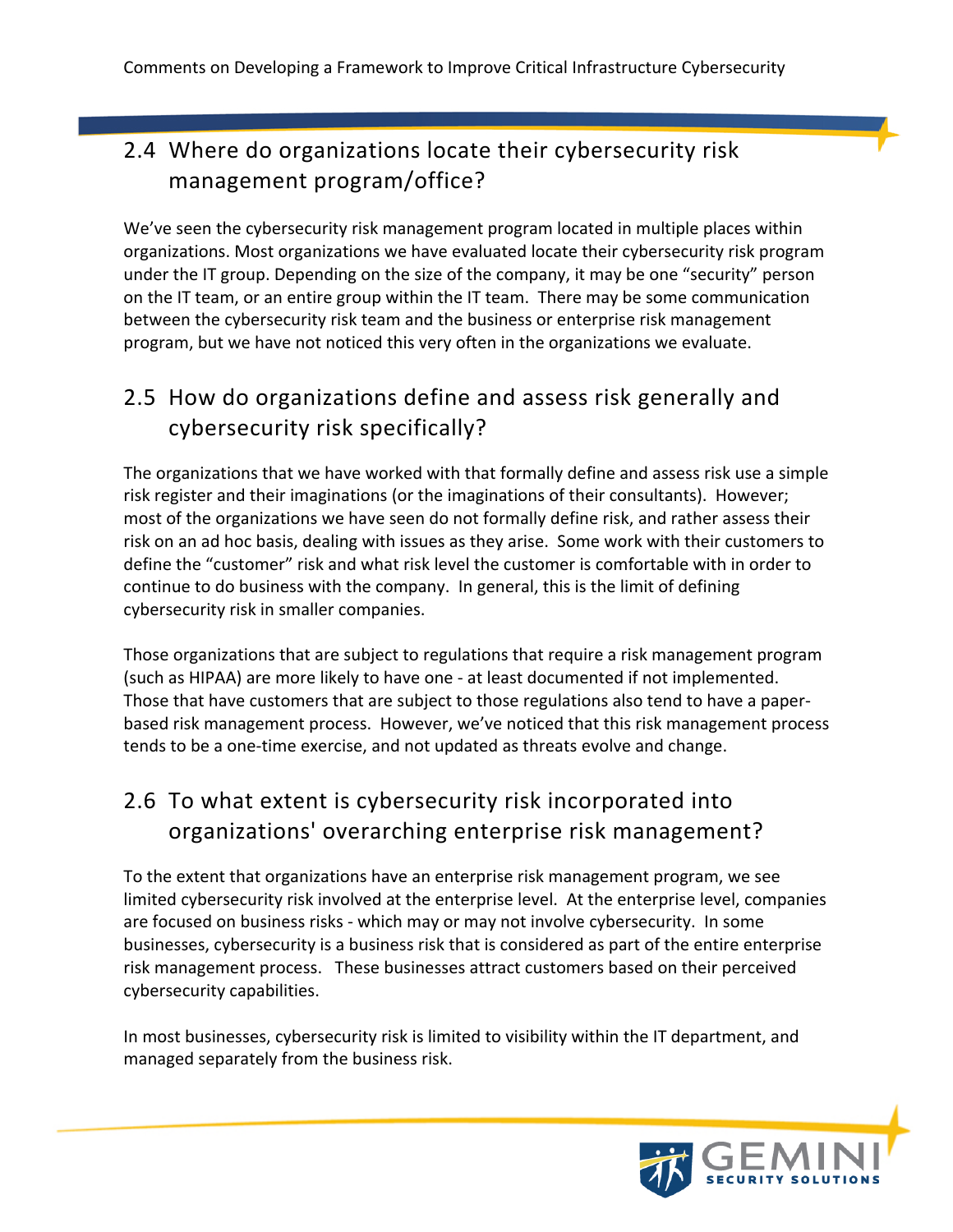# 2.7 What standards, guidelines, best practices, and tools are organizations using to understand, measure, and manage risk at the management, operational, and technical levels?

As most of our clients are in the healthcare industry, HIPAA and HITECH are two of the primary driving laws for practicing risk management. Some of the organizations we have evaluated follow ITIL, which includes minimal risk management, and others follow ISO 27001 - which also includes a risk management component. However, these standards are not applied equally. We tend to see ITIL in very large organizations with a completely separate or shared IT services group, and ISO 27001 in foreign companies, or companies that focus on non-US customers.

At the operational and technical levels, the cybersecurity risk is managed depending on the specific organization and the regulations and agreements they are subject to. Those that have agreed to PCI-DSS or SWIFT follow those guidelines and restrictions. Those with no regulation or agreement tend to follow vendor recommendations (i.e. Microsoft's hardening guides) or customer requirements.

# 2.8 What are the current regulatory and regulatory reporting requirements in the United States (e.g. local, state, national, and other) for organizations relating to cybersecurity?

Regulatory and regulatory reporting requirements are highly dependent on the industry sector, and location of the company (or their customers). The primary regulations that we have seen deal with breach notification requirements - such as HIPAA and the Massachusetts Data Protection Law - and define who must be notified by when and if a breach does occur. While useful and necessary, breach notification regulations do nothing to proactively protect an organization's critical infrastructure.

HIPAA does require a minimal amount of cybersecurity through the Security Rule, but until recently, enforcement was limited to covered entities. It now applies to all business associates dealing with PHI, which has only slightly increased the scope, as covered entities were already required to meet Security Rule requirements through their business contracts.

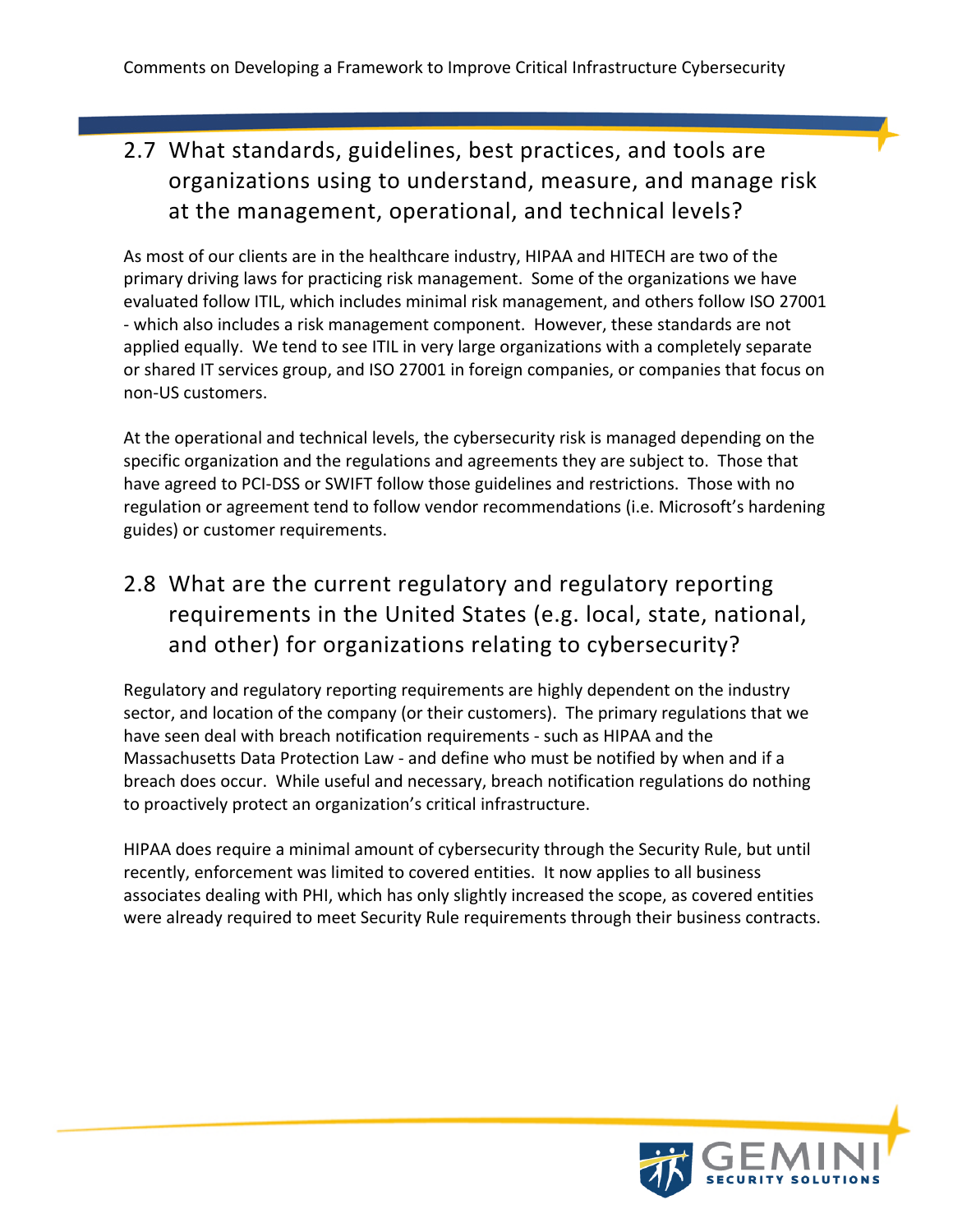# 2.9 What organizational critical assets are interdependent upon other critical physical and information infrastructures, including telecommunications, energy, financial services, water, and transportation sectors?

In general, we have found that the primary assets and services provided by the companies we have evaluated are primarily informational - involving both electronic information and human knowledge. Electronic information services cannot easily be provided without power, and only inconveniently without telecommunications.

Human knowledge is also important for most of the companies we have evaluated, and humans in general depend on critical infrastructure for basic needs. Most humans are not equipped to survive without power, clean water and money for extended periods of time. While states encourage citizens to be prepared for 3-4 days without in case of emergency, at that time, a citizen's focus becomes themselves and their families, not necessarily their employment. Without employees focusing on providing the human knowledge required for running their business, the business will not operate.

# 2.10 What performance goals do organizations adopt to ensure their ability to provide essential services while managing cybersecurity risk?

What we have seen is that service level agreements (SLAs) do not necessarily take into account cybersecurity incidents. SLAs are generally agreed upon without input from the enterprise risk management team or the cybersecurity risk management team.

In most organizations, a disaster recovery scenario - in order to provide essential services completely ignores cybersecurity. The goal is to get the systems or networks up and running at their minimal capabilities, and cybersecurity is not seen as a minimal capability, but rather as an "add on" that can be dealt with later.

2.11 If your organization is required to report to more than one regulatory body, what information does your organization report and what has been your organization's reporting experience?

No comment

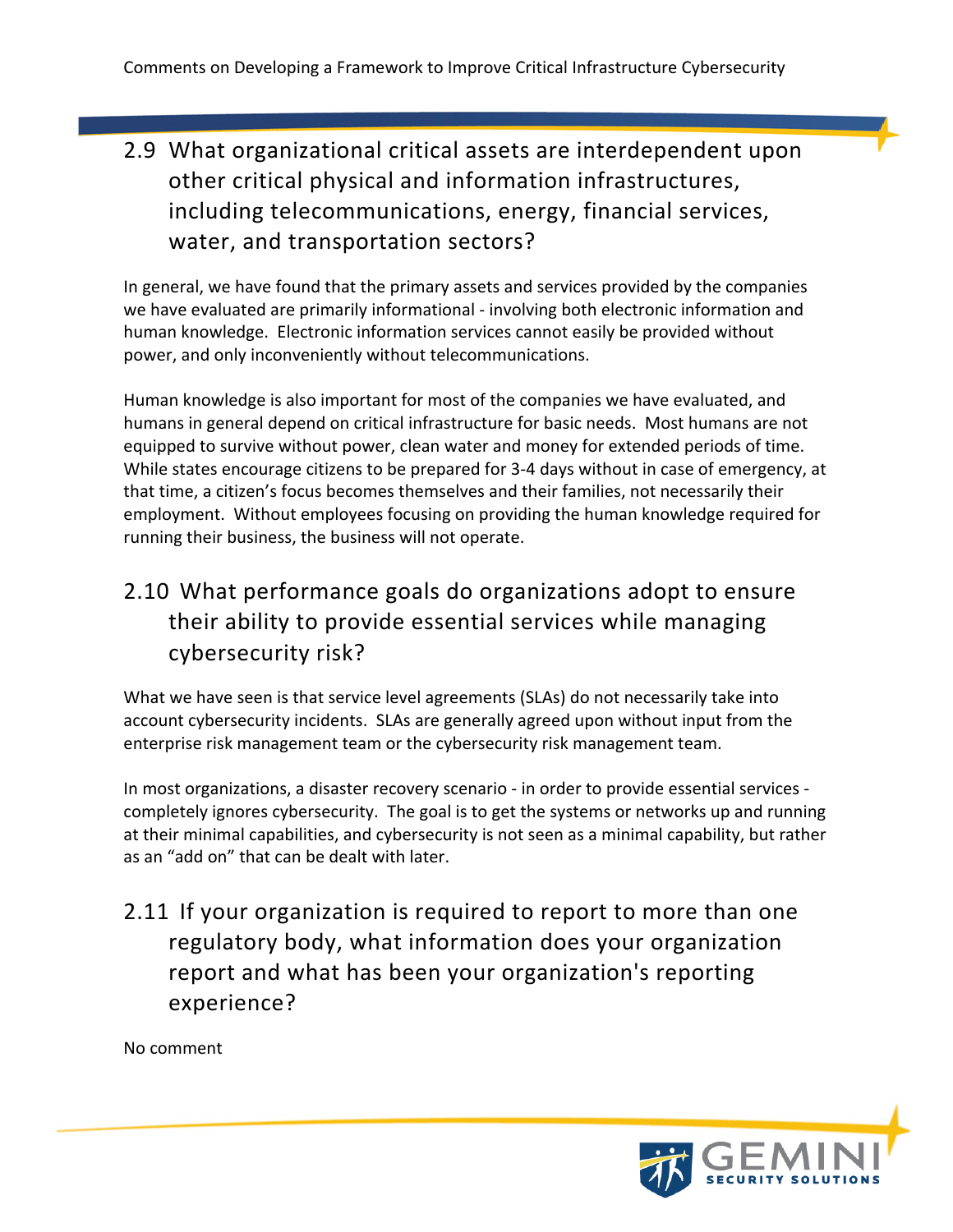# 2.12 What role(s) do or should national/international standards and organizations that develop national/international standards play in critical infrastructure cybersecurity conformity assessment?

We have seen that without enforcement or consequences, few companies are willing to spend the money, time, and effort, to reduce cybersecurity risk. At a minimum, there should be some enforcement activity that is supported by an international organization. Whether that is denial of membership, fines, or fees is better to left to behavioral economists to determine.

The international standards provide good guidance for federally regulated programs and can play a significant role in a risk management program for non-federally regulated entities. The standards could play a significantly more important role, if they were balanced with the legal expectations of organizations. Merely following the standard does not provide legal protection and in some cases may expose the organization to more risk than had the organization done nothing. This balancing of cybersecurity protections with legal defensibility would provide more incentive for organizations to use the developed standards.

The problem with this is that it is difficult to determine when a company has done "enough" to reduce cybersecurity risk. Some companies have limited funds to devote to cybersecurity, should that preclude them from competing with more well-funded companies?

Additionally, once there is a minimum standard or conformance requirement, many companies will do the minimum they are required to do to reduce liability, fees, fines and costs. Conformity assessments have a very large chance of becoming a "check the checkbox" task, without really considering or reducing risks.

# 3 Use of Frameworks, Standards, Guidelines and Best Practices

# 3.1 Standard Frameworks and Associated Problems

There are numerous citations that state that there are more than 800 different risk management frameworks with the three major approaches listed as ISO/IEC 27005, NIST SP 800-30, and OCTAVE. These three methodologies in particular rely on questionnaires, interviews, document reviews and/or workshops to work through the process.

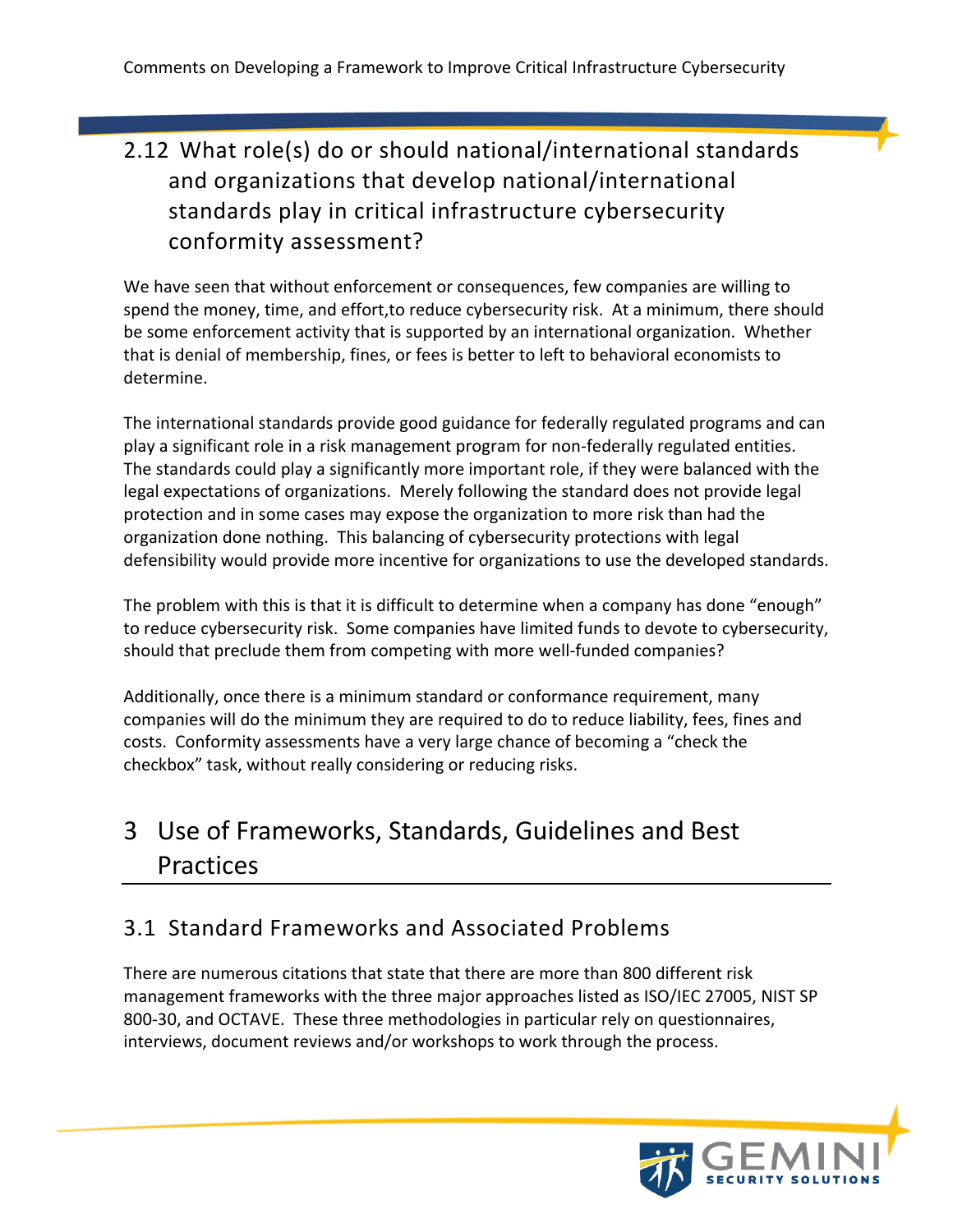Two of these frameworks have a set of suggested controls, ISO/IEC 27005 and NIST SP 800-30. Instead of evaluating risk this has instead lead to organizations attempting to meet all of the controls. Many of the controls may be irrelevant for a particular organization and/or system, but due to the unknown abilities of the future ISSO or assessor, the risk management process decides that there is less risk of not passing the audit if all of the controls are implemented.

The process of implementing all controls goes against the concept of risk management and moves instead to a process of risk avoidance as the only strategy. This uses an organization's limited resources in an inappropriate manner. This process comes out of fear and misunderstandings of how to implement cybersecurity.

The European Network and Information Security Agency (ENISA) provides a comparison of some of the available Risk Management Methods and Risk Management Tools. NIST and other country-specific methodologies appear to be missing or excluded from the list of available Methods and Tools. A shortcoming is that the comparison does not provide a means to filter the methods based on any criteria and instead requires the reader to sift through the results to determine appropriateness.

ISO 27005 describes a management-based approach to risk, hinged on the identification of risks and estimation of their impact. 

Because of the broad nature of the standard, ISO 27005 can be used by many companies in almost any sector. The standard document itself is brief, defining the iterative approach to risk identification and estimation, leaving the implementation largely up to the organization. In some ways, this makes the standard more accessible to organizations of different sizes and capabilities.

However, this broad nature can also be seen as vague, which limits the impact of claiming ISO 27005 compliance. Because there are no strict requirements in ISO 27005, simply being ISO 27005 compliant means little to an outsider without a more in depth knowledge of the specific risk management strategies being used.

As with all other ISO standards, ISO 27005 suffers further from being a closed standard. With access to the definition of the standard restricted only to paying customers, fewer business partners or other outside entities can fully understand what compliance entails.

ISO 27001 and 27002 are ISO/IEC standards that detail the requirements for establishing and operating an Information Security Management System. ISO 27001 details the overall requirements for the ISMS, and ISO 27002 explains the code of practice for operating the ISMS. Because the ISO 27002 standard only describes how to run the system, as opposed to ISO 27001, which describes the ISMS itself, an organization cannot be certified against ISO 27002; certification is only available for ISO 27001.

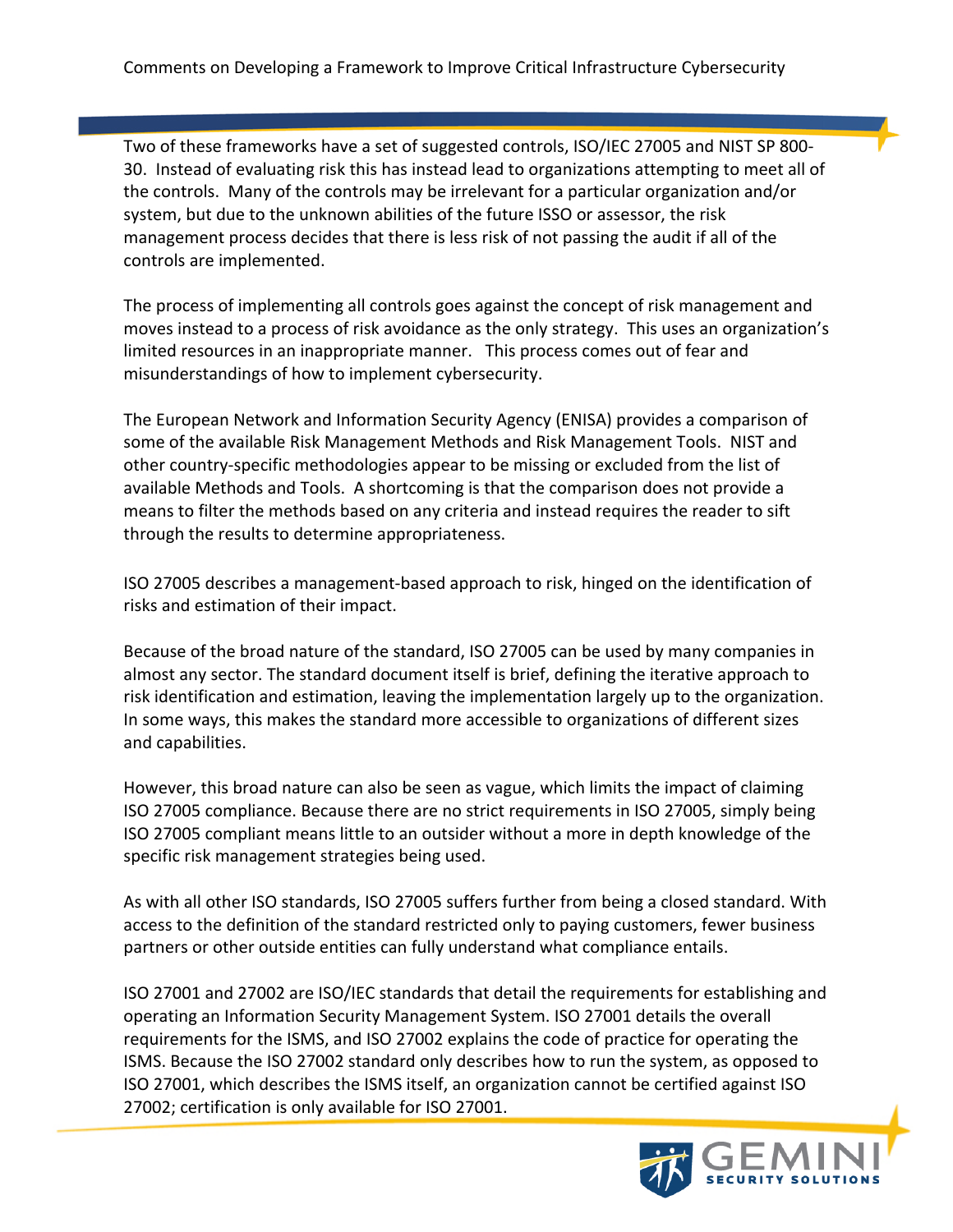These standards offer a rigorous set of precise controls that a company can address in order to be compliant. Unlike ISO 27005, the requirements of ISO 27001 combined with the code of practice guidance in 27002 provide both specificity and flexibility in selecting an implementation strategy commensurate with the level of acceptable risk. For example, for a given requirement of ISO 27001, ISO 27002 provides a list of possible controls that can be implemented. An organization can decide which of these controls to implement, or even none of them, as applicable to their needs.

However, the list of requirements and controls is rather long, and is a cumbersome undertaking for a smaller organization. While it is possible to achieve certified compliance with ISO 27001, smaller organizations may find the documentation and organizational efforts too involved for their needs, as well as finding the certification process too complicated and expensive.

Similar to ISO 27005, these standards also suffer from being closed. The value of the standard is diminished somewhat, as the number of outside entities, including business partners and customers, can understand what ISO 27001 certification means without access to the requirements of the standards.

Some software vendors publish security guides that offer advice and best practices for securing their products. Many organizations at least glance at these guidelines when installing these products. In some cases, adherence to the vendor guidelines is required for vendor support, which incentivizes companies to follow them.

#### 3.2 Checkboxes Aren't the Answer

In our organization, we believe that checkboxes are not the answer to better security. Whether your checkboxes are the ISO 2700x, NIST 800-30, PCI DSS, or HIPAA security controls, doing risk management by making sure all the boxes are checked is counterproductive because they are incomplete, insufficient, and dangerous.

**Incomplete:** Doing risk management by ensuring all the boxes are checked removes a lot of the value of the process because it assumes a "one size fits all" set of checkboxes. It is unrealistic to think that the information security needs and practices of every organization necessarily need to be the same. It also cannot take risk tolerance into account. In some cases a risk management process makes a decision that might save a few dollars, and in other cases risk management processes make decisions that might save lives. Checklists cannot capture a narrative as to what is and is not being performed, nor can they easily capture compensating or mitigating controls that might be in place.

**Insufficient:** Limiting a risk management process to checkboxes eliminates the ability to capture other valuable information, including things like reports, network diagrams,

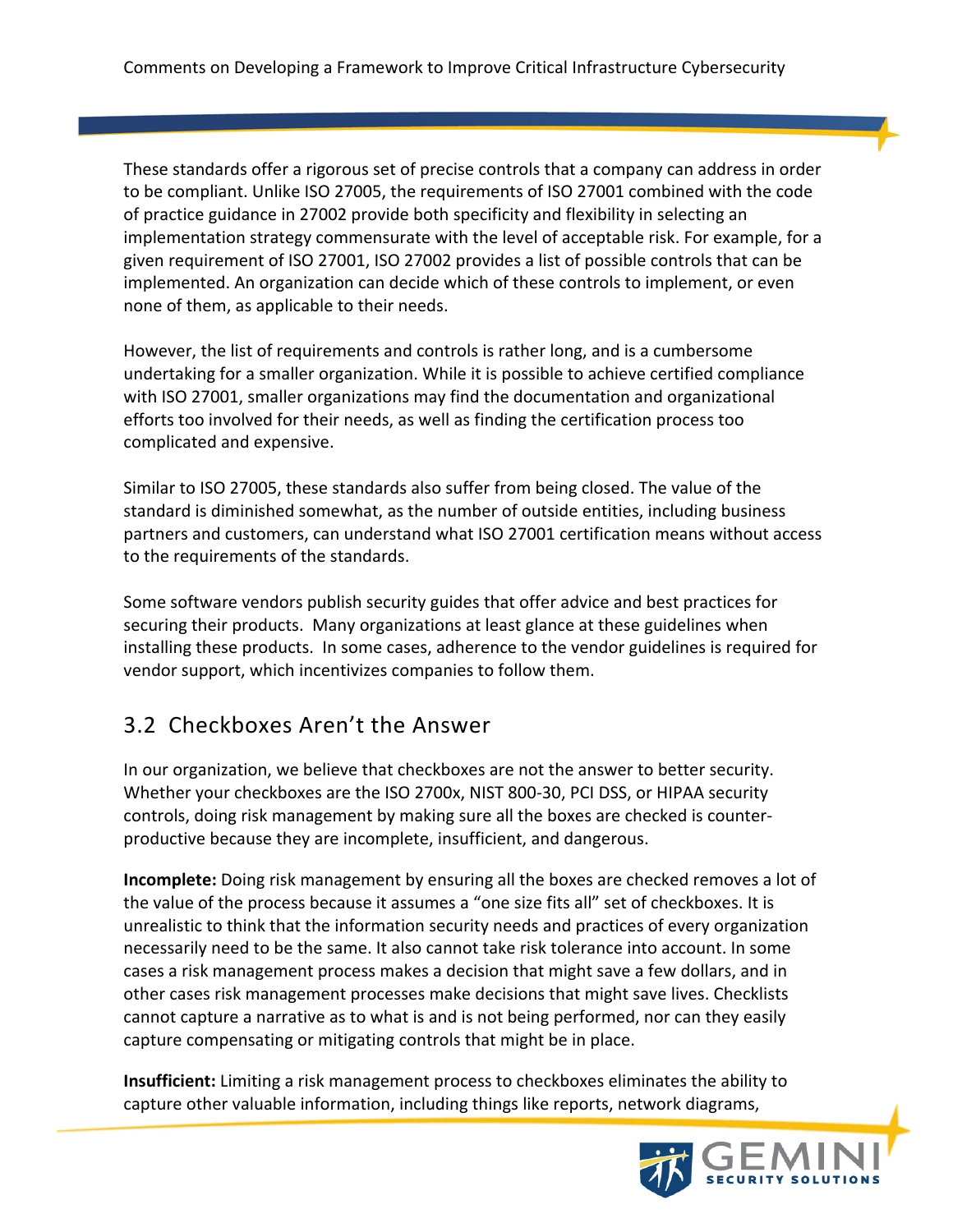presentations, and educational or awareness materials. Checkboxes remove the art and subtlety of risk management that allows those with more experience to understand and influence a risk management decision. And since checkbox-based risk management is insufficient, it results in many different sets of checkboxes. It is this very fact that seems to have caused this RFI to be created, in order to find the "best" set of risk management methodologies, aka checkboxes.

**Dangerous:** The most concerning problem with focusing risk management on checkboxes is the fact that important information can be concealed through its absence in the list. While performing a physical security assessment in the pharmaceutical industry, a colleague was presented with a problem. The building met all the requirements of the checkboxes that were his goal for the assessment; however, he could not consider the building to be physically secure. The reason was that there was a hole in the side of the building from a crane accident earlier in the week. There was no checkbox with a question that would reveal a hole in the side of the building. According to the checkboxes, the building was secure, but any person could see why it was not. In addition to not being able to illuminate any problem that is not directly addressed by a checkbox, there is no ability to prioritize between the value of different questions and answers. If a risk management methodology consists of 300 questions, and the ability to secure information is judged by how many of those answers are "right", it can create a tremendous flaw. It is possible that the organization that has 299/300 correct presents a higher risk than the organization that has 250/300 correct, because the one question missed by the first organization could cause the complete bypass of all the organization's other controls.

It is therefore our recommendation to NIST that the result of this RFI exercise is not a new, more comprehensive set of checkboxes. Instead, the focus should be placed on how to consistently capture the information that *cannot* currently be captured by checkboxes, and how the value of that information could be shared to improve cybersecurity within critical infrastructure and throughout public and private sector organizations across the nation.

# 4 Specific Industry Practices

# 4.1 Are these practices widely used throughout critical infrastructure and industry?

Most of the practices listed above are not widely used throughout the companies and industries we have evaluated. For example, mission/system resiliency practices are only common in large data centers and large companies where it is generally limited to high availability. In general, we have found that small companies do not have the monetary resources to pay for the high availability offered by their hosting companies, so they choose to not pay for those services.

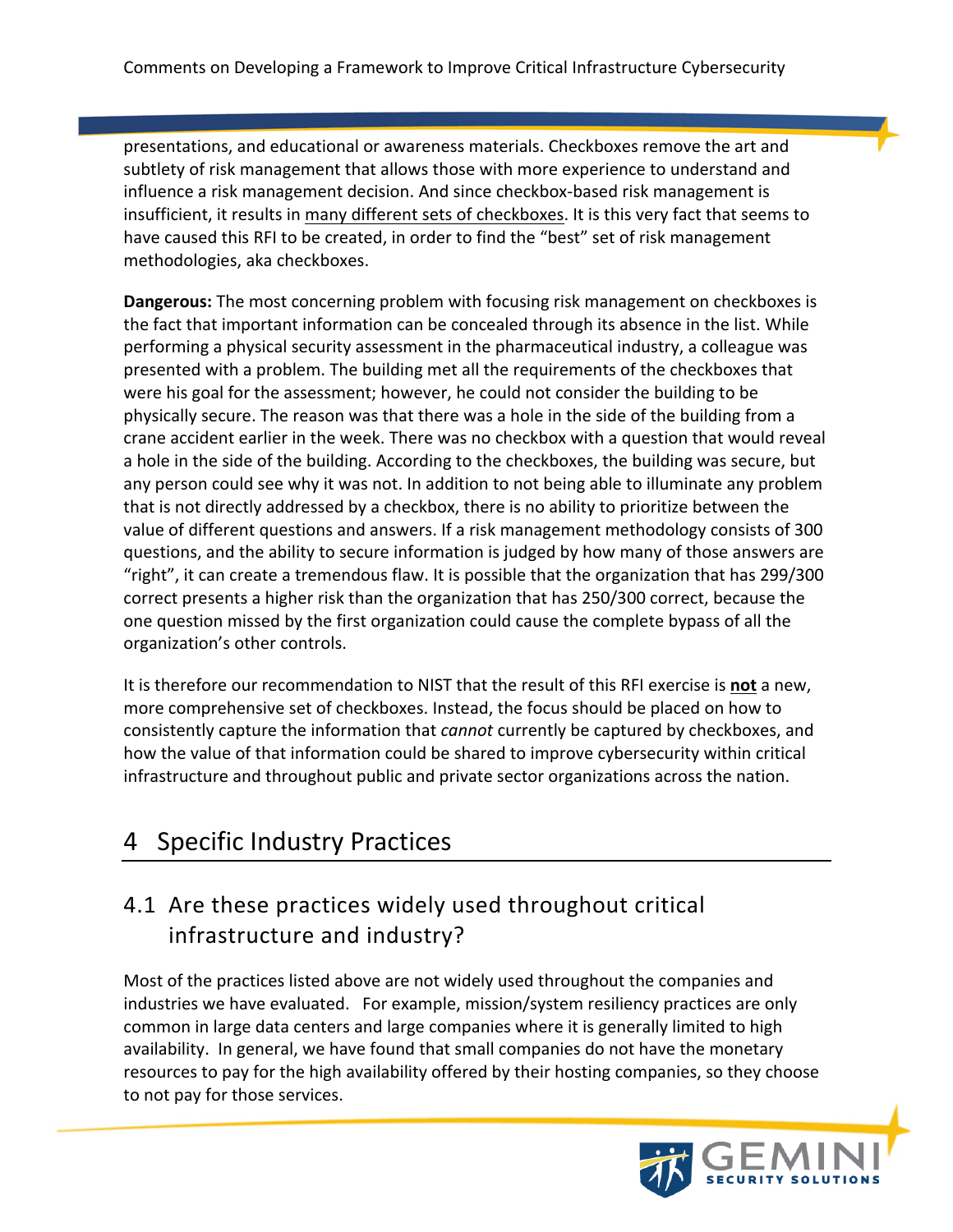Encryption and key management is only used within organizations that have a regulatory requirement to use encryption. Some smaller companies have chosen to use Windows Bitlocker/EFS or Apple's FileVault as part of their normal practices, just because they are offered. However, these technologies are used without fully understanding the implications; for example, there is generally no way for the IT team to decrypt the drive if necessary.

Most organizations have a minimal monitoring and incident detection capability. We see that most organizations have logging enabled on their systems (generally because it is the default), but only look at those logs when trouble arises. Almost universally, logs are not reviewed on a regular basis, unless there is an entire team dedicated to security operations (such as at a data center). We are starting to see this change with more Security Event Information Management (SEIM) and Security Event Log Monitoring (SELM) tools becoming available and widely deployed. The larger organizations we have evaluated have begun this process, and the requirements are slowly making their way down to the smaller business partners.

We have found that many organizations do not have formally defined incident handling policies and procedures; they would "wing it" if necessary. Some organizations have an extensive system in place due to regulations (HIPAA's breach notification rule being a common requirement), and may have had to use it. Most organizations we have evaluated have to think about what they might do in case of an incident. We recommend that at least a minimal plan be available so that decisions are not rushed in hectic response.

Security engineering practices are almost unheard of in most of the organizations we have evaluated, with those that do have a security engineering practice being development companies. A formal user and requirements testing process is almost universal, but rarely is cybersecurity considered in the requirements. Some larger organizations that manage multiple products have instituted a formalized software/system development lifecycle which includes testing a set list of security requirements.

Most organizations (depending on the service they are providing customers) do separate their business systems from operational systems. It has long been a best practice from research and development (R&D) days not to touch anything that's working, so operations were not touched unless absolutely necessary. The thinking on this has not changed much. There is still very much a "don't touch what's working" mindset, but the separation of business and operations systems allows the R&D teams to play around with what they need, while leaving what's working alone.

Two of the practices that we see almost universally are identification and authorization of users and asset identification and management. At the minimum, every user has a login credential (generally tied to an Active Directory) and logs in with those credentials for identification and authorization. This is generally the extent of what we see, though.

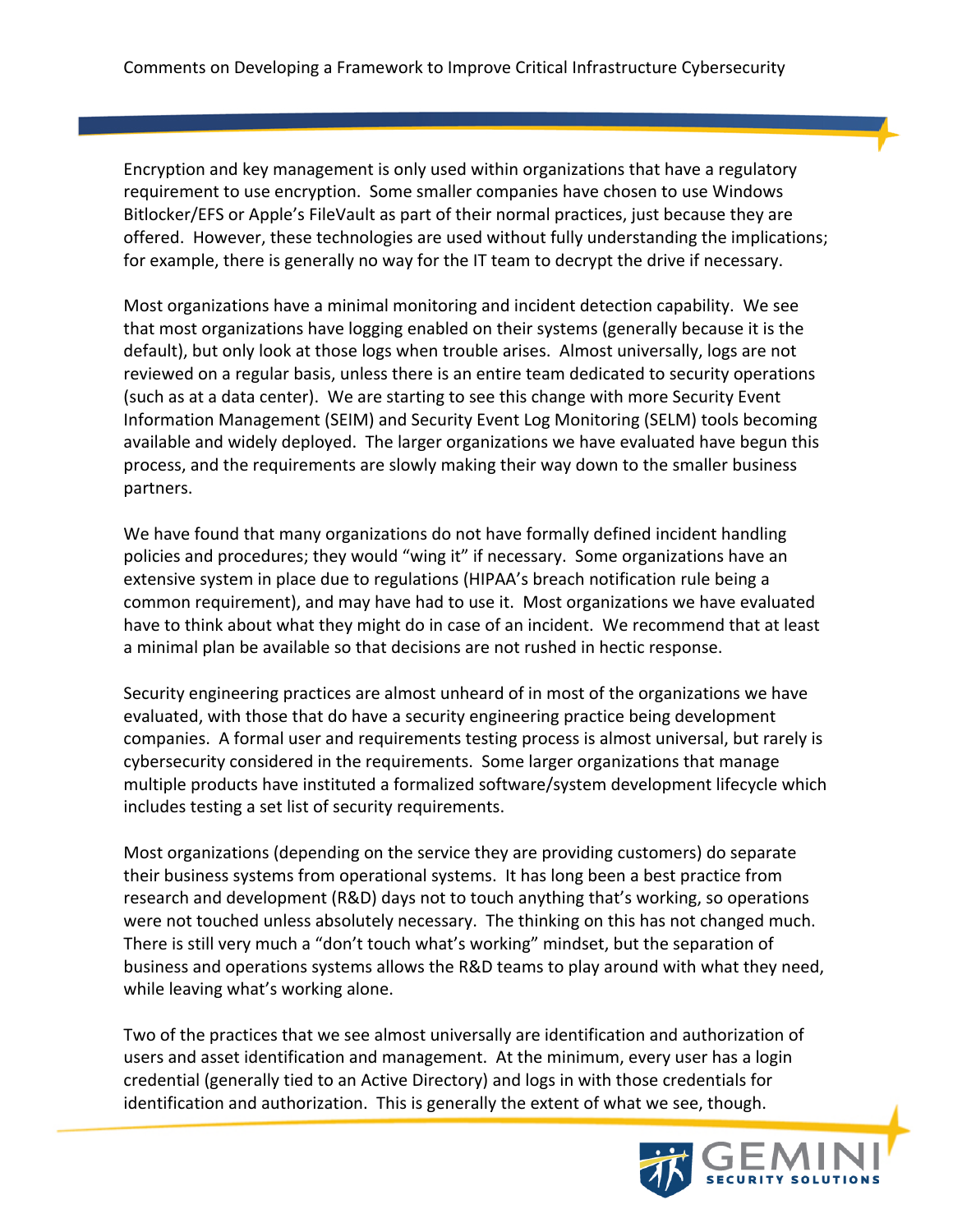Authorization is a little less defined in these organizations. For the most part, if you are a domain member, you have permissions to access most information assets and services. There may be a special user group carved out for the HR team - so that only the HR folks can access those assets and services - but that is usually the limit of access control.

Physical asset identification and management is driven less by cybersecurity needs and more by financial needs and the ability to depreciate the physical assets. Virtual assets are less well-managed. The software that has been paid for is managed, but specific information, documents or services may not be identified or managed. In some organizations where the IT team and the finance teams do not communicate well, the IT team has access to a list of computers based on their domain membership in Active Directory; that's their asset list.

Finally, we see a wide variation in privacy practices (we haven't evaluated any companies where civil liberties would be affected). A majority of the companies we have evaluated are related to the healthcare industry and are very familiar with HIPAA and other medical privacy regulations. The companies that deal with PHI are cognizant of their duty to protect individual data. Those that are working on the periphery and not directly dealing with PHI are less likely to be aware of the value of the data they are handling.

#### 4.2 How do these practices relate to existing international standards and practices?

No comment.

## 4.3 Which of these practices do commenters see as being the most critical for the secure operation of critical infrastructure?

We believe that security engineering, system resiliency, and monitoring are the three most critical practices for the secure operation of critical infrastructure in any sector.

Security engineering can be used to prevent against many known attacks and vulnerabilities just by designing security into the system. Starting with a defense-in-depth mentality is a lot easier than adding one after the fact. That leaves less security "bolted on" after the fact, which is less effective and more expensive. Given the fundamental definition of critical infrastructure, it is important that those services continue to be provided during emergencies and cyber-attacks.

System resiliency allows organizations to continue providing those services when needed. However, defining a good cost-benefit ratio for resiliency will be a difficult problem to resolve.

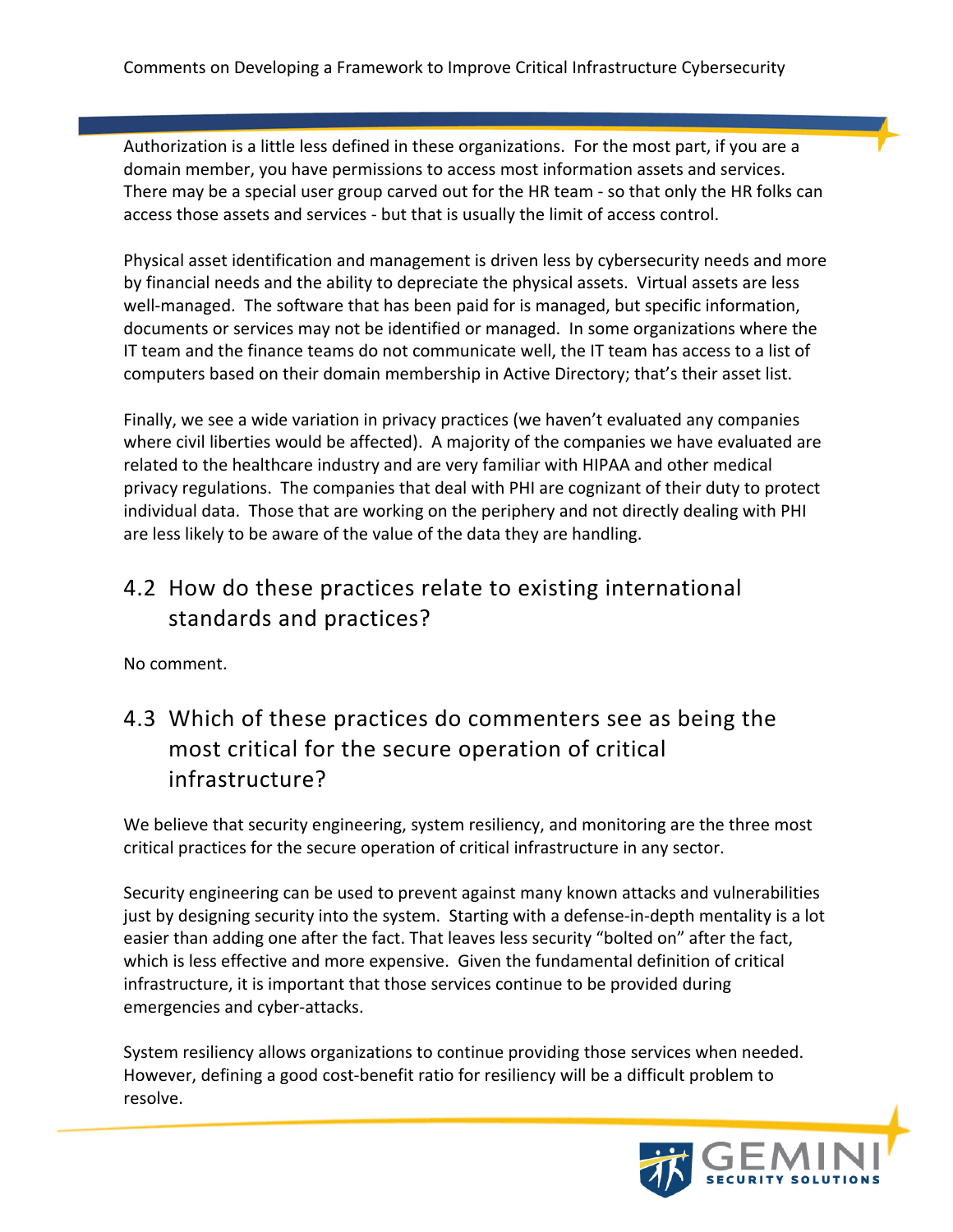Finally, monitoring for incidents is extremely important and often overlooked. General logging is enabled on systems, but organizations often do not have the resources - or the resources do not have the necessary skills - to review those logs regularly. Monitoring for an incident does not prevent an attack, but it can help mitigate the effects of the incident by allowing other processes to protect the asset or the remaining assets.

# 4.4 Are some of these practices not applicable for business or mission needs within particular sectors?

While all of the organizations we have evaluated have considered their business/data availability, many decide that their data and the services they provide are not critical, and can withstand a lengthy outage. We see that mission/system resiliency is not commonly adopted among the companies we have evaluated. This is not sector specific, but more of a financial resource constraint.

We believe that in the general case, these practices are applicable to all sectors, but not necessarily to all businesses within those sectors. We believe that these practices should be considered as part of a holistic information security management program, but the specific controls implementation and decisions should be based on the risks each protects against.

### 4.5 Which of these practices pose the most significant implementation challenge?

Which practice poses the most significant implementation challenge seems to depend on the organization. In general, we see issues with encryption and key management across sectors and companies. There are so many ways to implement key management and so many vendors offering products that the hurdle is often deciding how to do it. Once the encryption and key management has been operationalized, we generally do not see issues with it.

The practice that we see with the most operational implementation challenges is monitoring for incidents. This is a primarily operational task that requires human resources to review logs and alerts, or financial resources to outsource the task to software or another company. The lack of resources is the biggest challenge to implementing monitoring. Monitoring is not generally seen as a core business function, and so it tends to be lower on the list of operations to get funding. Many companies outsource this task as part of a managed services agreement for various hardware or devices (usually the firewall or intrusion detection system).

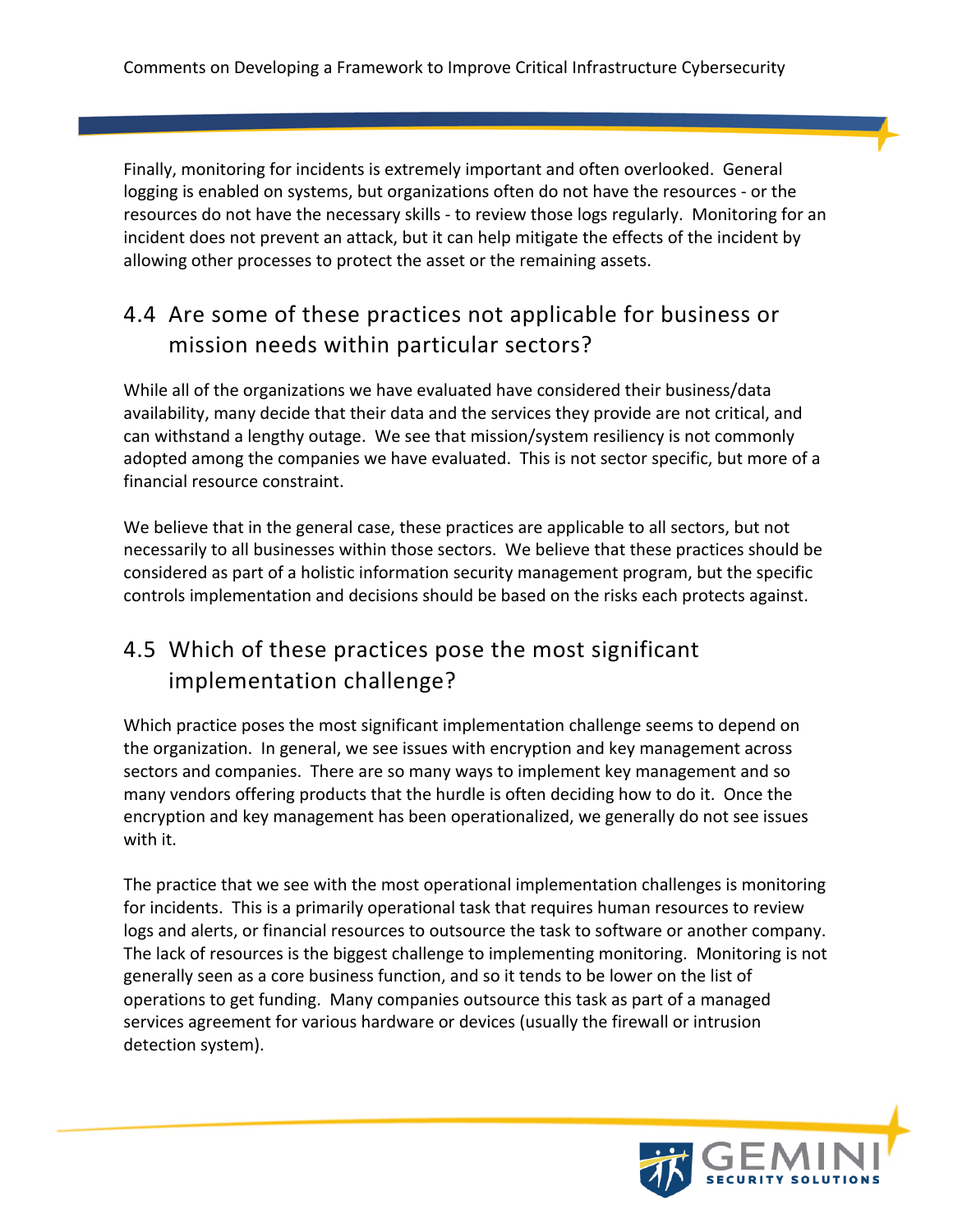# 4.6 How are standards or guidelines utilized by organizations in the implementation of these practices?

Vendor guidelines are very commonly used for implementing these practices, but that requires a company to have previously made the decision to implement that practice and purchase a product that helps them do that. In some sectors - specifically federal - the NIST standards are followed and sometimes required by customers. In healthcare, we see the HIPAA security rule being followed, and in most financial companies, PCI is being used.

However, all of these examples have something in common: these companies are required by law, by association, or by their customers to follow these standards and guidelines. This underscores the importance of an effective enforcement, even if it is informal between businesses and their customers.

# 4.7 Do organizations have a methodology in place for the proper allocation of business resources to invest in, create, and maintain IT standards?

Only the very large organizations we have evaluated have such a methodology. Most that we have seen follow ITIL as an international standard.

Some of the smaller European and Asian based companies we have evaluated have spent the time and effort to become ISO 27005 certified, but we very rarely see this within the United States, even with larger organizations.

# 4.8 Do organizations have a formal escalation process to address cybersecurity risks that suddenly increase in severity?

Most of the smaller organizations we have seen do not have an escalation process. Even where the smaller company does have some sort of incident response process, it generally does not include an escalation process. The larger organizations with a formalized incident response system generally do have such a process.

### 4.9 What risks to privacy and civil liberties do commenters perceive in the application of these practices?

No comment.